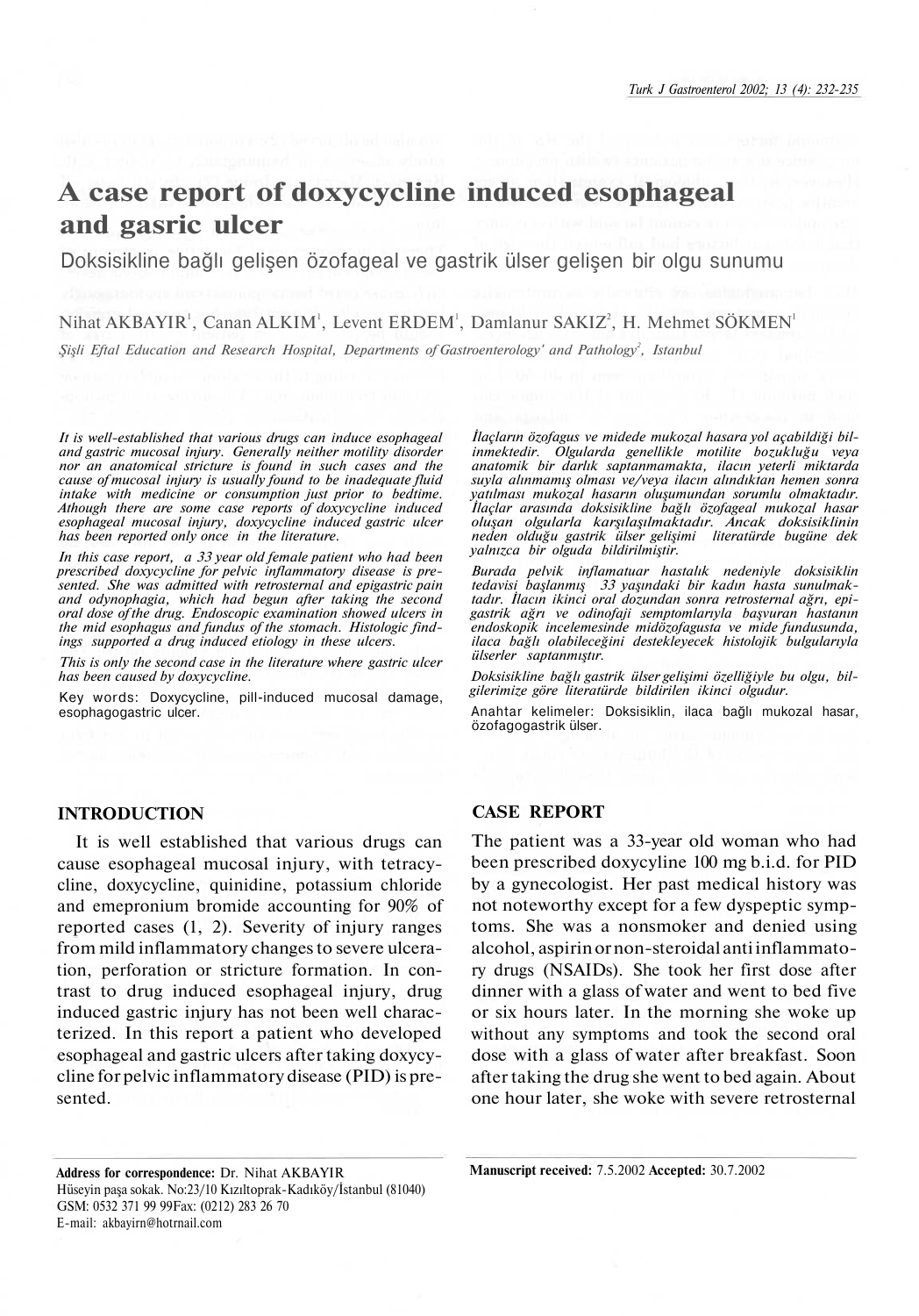

**Figure 1.** Doxycycline induced esophageal ulcer with a pili like membranous ring (In the mid-esophagus at the level of second physiologic narrowing, a 6-7 mm transversely oriented, fusiform ulcer is seen on the anterior wall of the esophagus). (arrows).



**Figure 2.** Doxycycline induced gastric ulcerations (There are two superficial ulcerations 4-5 mm in diameter lying together in the fundus, on an erythematous and oedematous mucosa just at the level of gastric pool of great curvatura). (arrows).

pain, which was radiating to her back. A serious odynophagia started and she experienced pain even while swallowing her own saliva. After a few hours epigastric pain, which was not as severe as the retrosternal pain, began. She thought that her symptoms were caused by the doxycycline and stopped taking it after the second dose.

In spite of taking famotidine 40 mg/day, liquid antacids and anticholinergics, she was able to take only liquids, and was admitted to our unit on the seventh day of her symptoms. An esophagogastroduodenoscopic examination was performed and a 6-7 mm transversely oriented, fusiform ulcer was seen on the anterior wall of the mid-esophagus (Figure 1), about 28-cm from the incisor teeth, at the level of second physiologic narrowing, where aortic pulsation was seen. The edges of the ulcer were elevated and its base was smooth and white in colour. In addition, a pili like membranous ring about 1 mm in height, starting from one edge of the ulcer surrounding the esophagus circularly and ending at the other end, was seen. There were also two superficial ulcerations 4-5 mm in diameter lying together in the fundus, on an erythematous and oedematous mucosa just at the level of the gastric pool of great curvatura (Figure 2). Biopsies were taken from both the esophageal and gastric lesions. An obstructive esophageal lesion was not seen and hiatus hernia was not present. No other gastroduodenal lesion other than as described above was seen. Histologic examination of the biopsies taken from the esophageal and gastric lesions were reported as acute erosive esophagitis and acute erosive gastritis respectively. No H. pylori or fungus and tumor cells were seen (Figures 3 and 4). A double dose of proton-pump inhibitor together with liquid food was prescribed and her symptoms gradually disappeared within a 10 day period. Follow-up endoscopic examination after six weeks was normal.

# **DISCUSSION**

Drug induced esophageal and gastric mucosal injury is uncommon but may result in considerable morbidity, depending on the severity of injury. Both drug and patient factors play a role in mucosal damage (3). Drug related factors that affect toxicity include the chemical nature of the drug, its solubility and its contact time with the mucosa. Pills coated with gelatinous material, like capsules, can stick to the esophageal mucosa, especially when taken with too little water (4). Esophageal motility disturbances, esophageal strictures and taking pills with little fluid or just before going to bed should be taken into consideration when evaluating the most common patient related factors. However, among the reported cases of pill-induced injury, the proportion of the patients having a motility disorder such as achalasia and scleroderma or an anatomical narrowing such as tumor or stricture is low (3). Esophageal damage mostly occurs at the aortic arch level or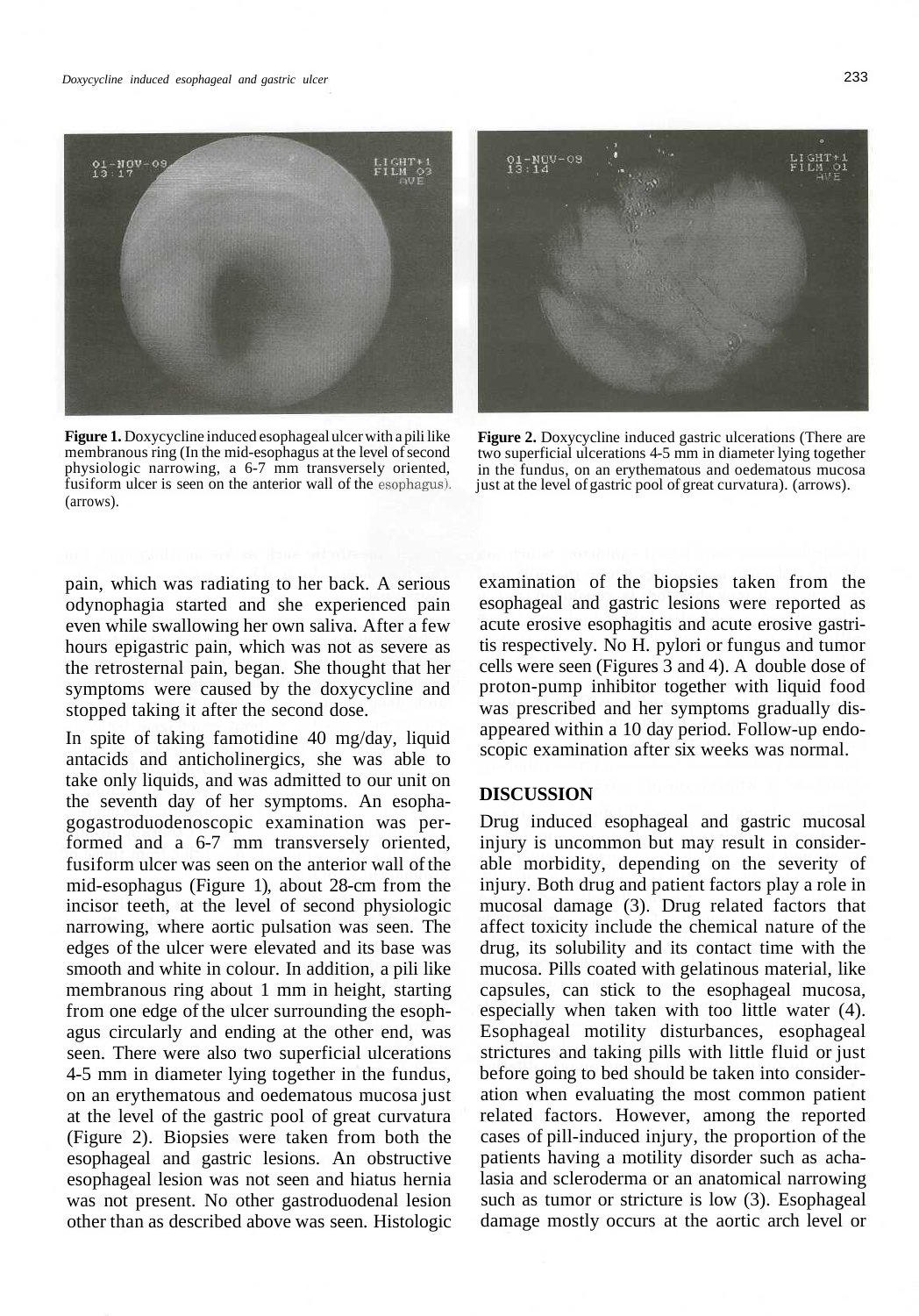

**Figure** *3.* Epithelial destruction and dense polymorphonuclear leucocyte infiltration in the focal area of the surface epithelium (Hematoxylin & eosin X 100). (arrows)



**Figure 4.** Figure 4: Loss of surface epithelium, fibrin and polymorphonuclear leucocyte accumulation in the fundic mucosa (Hematoxylin & eosin X 100).

above the lower esophageal sphincter, which are the physiological narrowings where the pills tend to stick (5). It may therefore be concluded that in drug induced esophagitis, taking high risk drugs with little water may predispose to the retention of the drug within the esophagus and facilitate the development of esophageal mucosal injury. Moreover, bedtime pill taking may favor retention of the pill within the esophagus, because in the supine position, effect of the gravity disappears and there is decreased salivation and swallowing during sleep, which favor pill retention.

The most common endoscopic finding is one to several discrete, clustered, shallow ulcers surrounded by normal mucosa. Ulcers are usually small but may be up to several centimeters in length. Sometimes the mucosa is focally inflamed but not ulcerated and fragments of pills may occasionally be observed near the ulcer. Deeper ulcers are occasionally encountered. Pill-induced ulcers penetrating into the mediastinum and major vessels have occasionally led to mediastinitis and exsanguinating hemorrhage respectively. In approximately 7% of reported cases, deep, circumferential ulceration results in fibrotic strictures that require dilation (3, 6).

The first step in the treatment of pill induced esophageal injury is discontinuation of the offending pill. It is also reasonable to provide empiric antireflux therapy to prevent exacerbation of the injury by acid reflux. Temporary relief of pain may be accomplished by having the patient swallow a topical anesthetic such as viscous lidocaine, but this approach is limited by possible systemic lidocaine toxicity. Severe odinophagia rarely requires parenteral hydration or, if prolonged, total parenteral nutrition. Pain subsides within days to weeks in most uncomplicated cases of pill-induced esophageal injury. Acute esophageal narrowing and dysphagia caused by inflammation and edema may resolve without esophageal bougienage, but in chronic fibrotic strictures, dilation is indicated. Esophageal perforation and hemorrhage are rare but are life-threatening complications that require immediate specific and aggressive treatment. The principles of therapy in pillinduced gastric injury do not differ from those of esophageal injury (6).

In our case the doxycycline was in capsule form. She had drunk enough water with the pill, but had gone to bed five-six hours after taking it. Thus, in the supine position, doxycycline, which is a capsule coated with gelatinous material, stuck to the mucosa at the physiological narrowing level within the thoracal esophagus. The capsule then dissolved and released the ulcerogenic drug, causing esophageal mucosal injury. About one hour later she had awoken with sharp retrosternal pain and had drunk a lot of water after standing up. It is likely that, with the help of water and an upright position, the pill then passed in to the stomach. The superficial nature of the esophageal ulcer suggests that the pill did not release all of its contents within the esophagus. The superficial